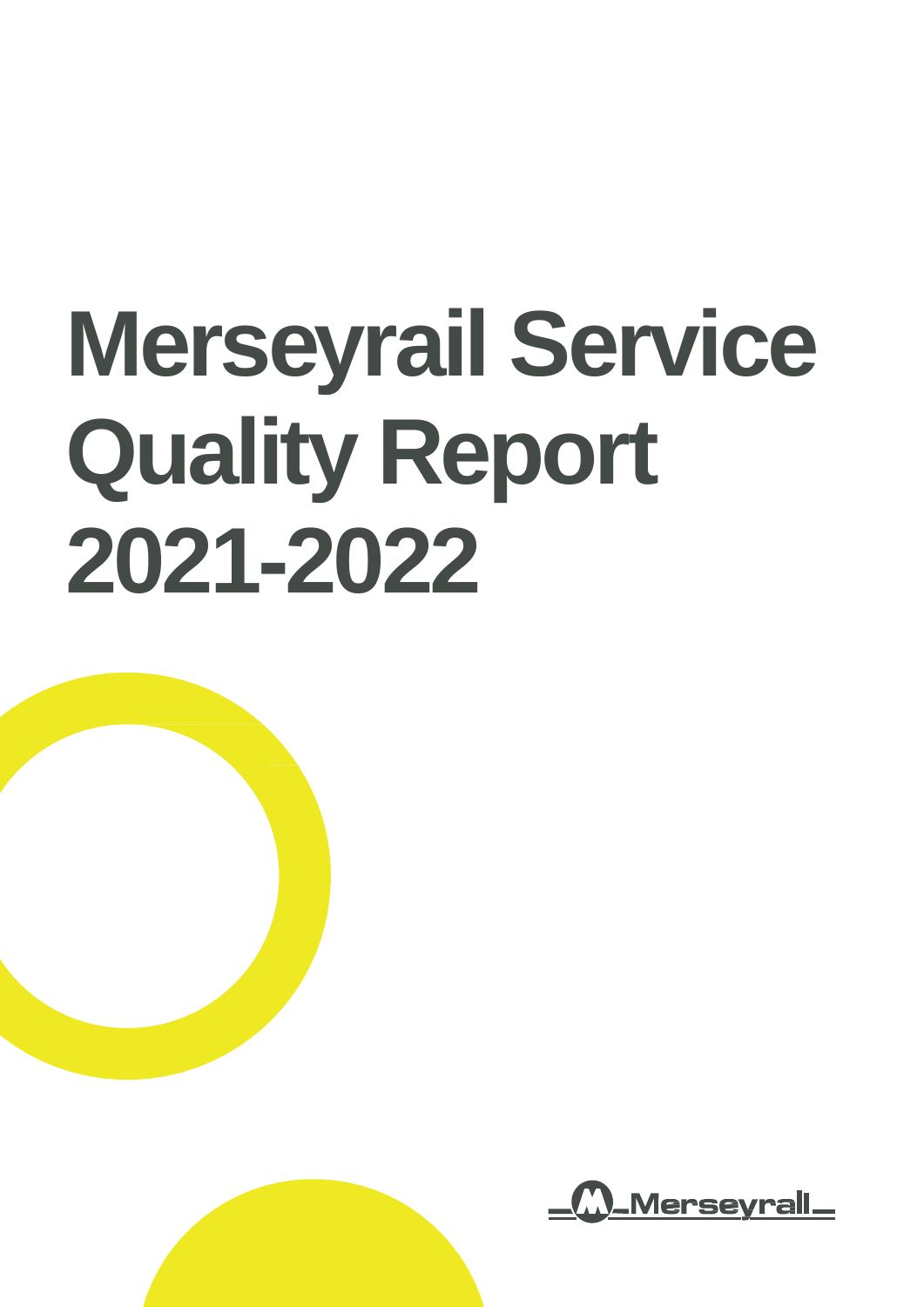### **Overview**

This report captures Merseyrail service quality for the Rail Year 2021-22.

# **Information and tickets**

| <b>Indicator</b>                                                                     | <b>Service Quality</b>                                                                                                                                                                                                                                                                                                                                                                                                                                                                                                                                                                                                                                                                                                                                                                                                                                                                                                                                                                                                                                |
|--------------------------------------------------------------------------------------|-------------------------------------------------------------------------------------------------------------------------------------------------------------------------------------------------------------------------------------------------------------------------------------------------------------------------------------------------------------------------------------------------------------------------------------------------------------------------------------------------------------------------------------------------------------------------------------------------------------------------------------------------------------------------------------------------------------------------------------------------------------------------------------------------------------------------------------------------------------------------------------------------------------------------------------------------------------------------------------------------------------------------------------------------------|
| Provision of travel<br>information during<br>the journey                             | Information in person or written format is available from any staffed<br>station, with most of our stations being staffed from 15 minutes before<br>the start of service to 15 minutes after the last train has departed.<br>Information is also prominently displayed using our electronic<br>passenger information system on each platform and<br>at static poster cases. A public address system is also used to<br>announce information across the network. Help points are located on<br>each platform allowing customers to contact National Rail Enquiries or<br>control room staff where required. Digital channels such as our social<br>media services including Twitter and Facebook are available between<br>06:00 to 23:30 Monday to Saturday and between 10:00 and 18:00 on<br>Sundays. Our website is also used to communicate key messages<br>and timetables. A telephone service is available between 07:00 and<br>19:00 Monday to Friday for those who may wish to call for information.                                            |
| How requests for<br>information are<br>handled at the<br>station                     | Requests can be made in person at our stations (where staffed). At<br>unstaffed station requests can be made via phone, website, or<br>social media. Help points are also located on each platform<br>allowing customers to contact National Rail Enquiries or control<br>room staff where required. All requests are dealt with as quickly as<br>possible. In most cases this is immediate with information being<br>readily available.                                                                                                                                                                                                                                                                                                                                                                                                                                                                                                                                                                                                              |
| How information<br>about train<br>schedules, tariffs<br>and platforms is<br>provided | This information is available in person from all staffed stations, our<br>website, our mobile app (using our journey planner tool) and via<br>posters located on platforms across our network.                                                                                                                                                                                                                                                                                                                                                                                                                                                                                                                                                                                                                                                                                                                                                                                                                                                        |
| <b>Ticket buying</b><br>facilities                                                   | You can buy a ticket at any of our staffed stations. When buying a<br>ticket at a ticket office, you should not need to queue for more than<br>five minutes. Queues at our ticket offices are independently<br>measured regularly and where we know more people will be<br>travelling, we will make sure there are enough members of our team<br>available to help. Tickets for longer journeys beyond the Merseyrail<br>network and seat reservations (available for some long-distance<br>train operators) may be bought in advance of travel if required from<br>all staffed stations and from rail appointed travel agents. Ticket<br>vending machines are also available at 19 of our stations to help<br>reduce queuing times or where staff are not available to sell you a<br>ticket. We also offer the opportunity to buy the Merseyrail Only<br>Railpass via the Liverpool City Region Combined Authority online<br>ticketing portal, MetroSmart. The Merseyrail Day Saver ticket is<br>available to buy online via the Merseyrail website. |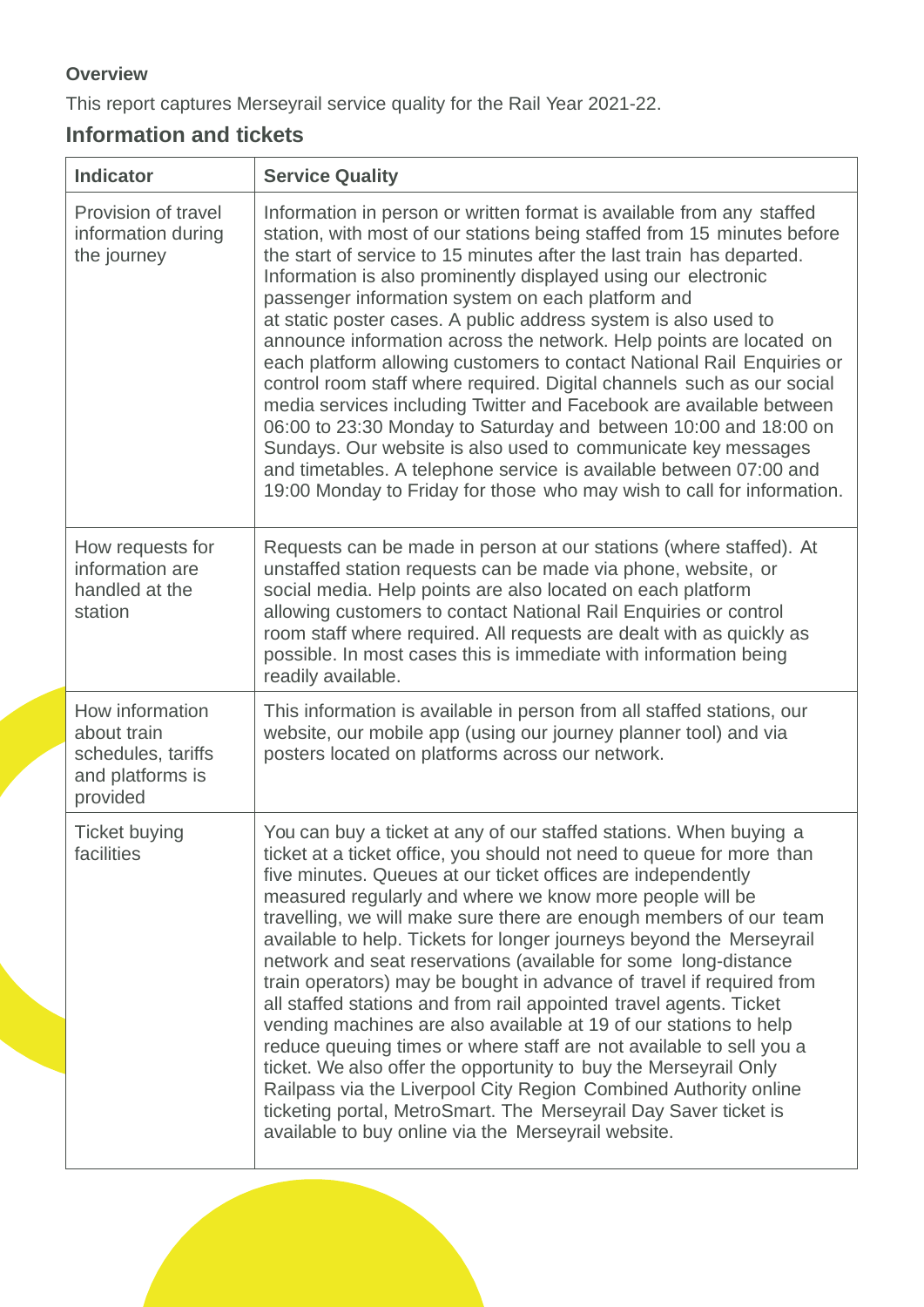| <b>Indicator</b>                                                                             | <b>Service Quality</b>                                                                                                                                                                                                                                                                                                                                                                            |
|----------------------------------------------------------------------------------------------|---------------------------------------------------------------------------------------------------------------------------------------------------------------------------------------------------------------------------------------------------------------------------------------------------------------------------------------------------------------------------------------------------|
| Availability of staff<br>at the station for<br>information<br>provision and<br>ticket sale   | At our staffed stations, most of which are open from 15 minutes<br>before the start of service each day until 15 minutes after service<br>ends, staff are available to provide information and retail tickets. At<br>those stations without staff, Ticket Vending Machines and help points<br>are provided to ensure that customers can purchase a ticket and ask<br>any questions they may have. |
| How information to<br>disabled people and<br>persons with<br>reduced mobility is<br>provided | Information is provided utilising all channels in an appropriate<br>manner. This is governed by our Accessible Travel Policy (ATP) which<br>clearly sets out the support and standards we seek to achieve to<br>support those with reduced mobility who travel on our network. A<br>copy of our ATP can be found on our website.                                                                  |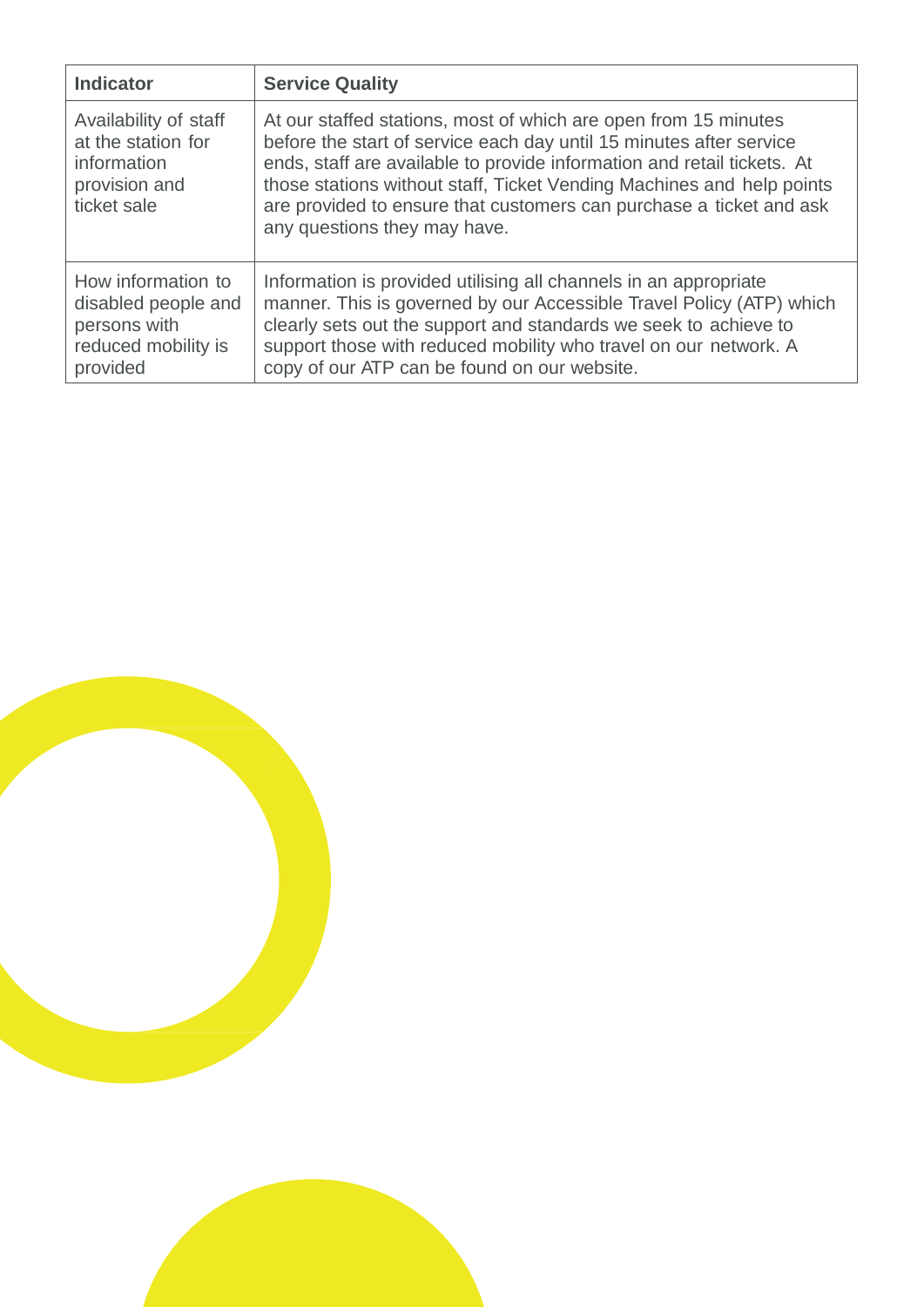## **Punctuality of services and general principles to cope with disruption to services**

# **a) Delays**

| <b>Indicator</b>                                                                                                                                              | <b>Service Quality</b>                                                                                                                                       |
|---------------------------------------------------------------------------------------------------------------------------------------------------------------|--------------------------------------------------------------------------------------------------------------------------------------------------------------|
| Overall average<br>delay of services<br>in % per category<br>of service<br>(international,<br>domestic long-<br>distance, regional<br>and urban/<br>suburban) | Regional service only (see % delay on arrival below).                                                                                                        |
| % delay at<br>departure                                                                                                                                       | 8.66% of booked trains departed the origin station 1 minute late or more<br>13.31% of booked trains arrived at the destination station 1 min late or<br>more |
| % delay at arrival<br>(of which):                                                                                                                             | 2.86% of booked trains arrived at the destination station 5 mins late or<br>more (Public Performance Measure PPM)                                            |
| % delay of less<br>than 60 minutes                                                                                                                            | 100%                                                                                                                                                         |
| % delay of 60-119<br>minutes                                                                                                                                  | $0\%$                                                                                                                                                        |
| % delay of 120<br>minutes or more                                                                                                                             | 0%                                                                                                                                                           |
| % of missed<br>connections with<br>other train services                                                                                                       | N/A                                                                                                                                                          |

# **b) Disruptions**

| <b>Indicator</b>                                                                          |                | <b>Service Quality</b>                                                                                                                                                                                                                                                                                                                                                                                                                                                                                                                       |
|-------------------------------------------------------------------------------------------|----------------|----------------------------------------------------------------------------------------------------------------------------------------------------------------------------------------------------------------------------------------------------------------------------------------------------------------------------------------------------------------------------------------------------------------------------------------------------------------------------------------------------------------------------------------------|
| Existence and short<br>description of<br>contingency plans,<br>crisis management<br>plans | effectiveness. | A range of crisis and contingency plans are in place in the event of<br>disruption. These plans involve us working with partners such as<br>Network Rail to ensure that the service to customers is returned to<br>normal as soon as is possible. During disruption processes<br>are in place to keep customers informed and where appropriate rail<br>replacement vehicles are used to ensure customers can complete<br>their journey. Each incident which requires the use of our<br>contingency plans are subsequently reviewed to ensure |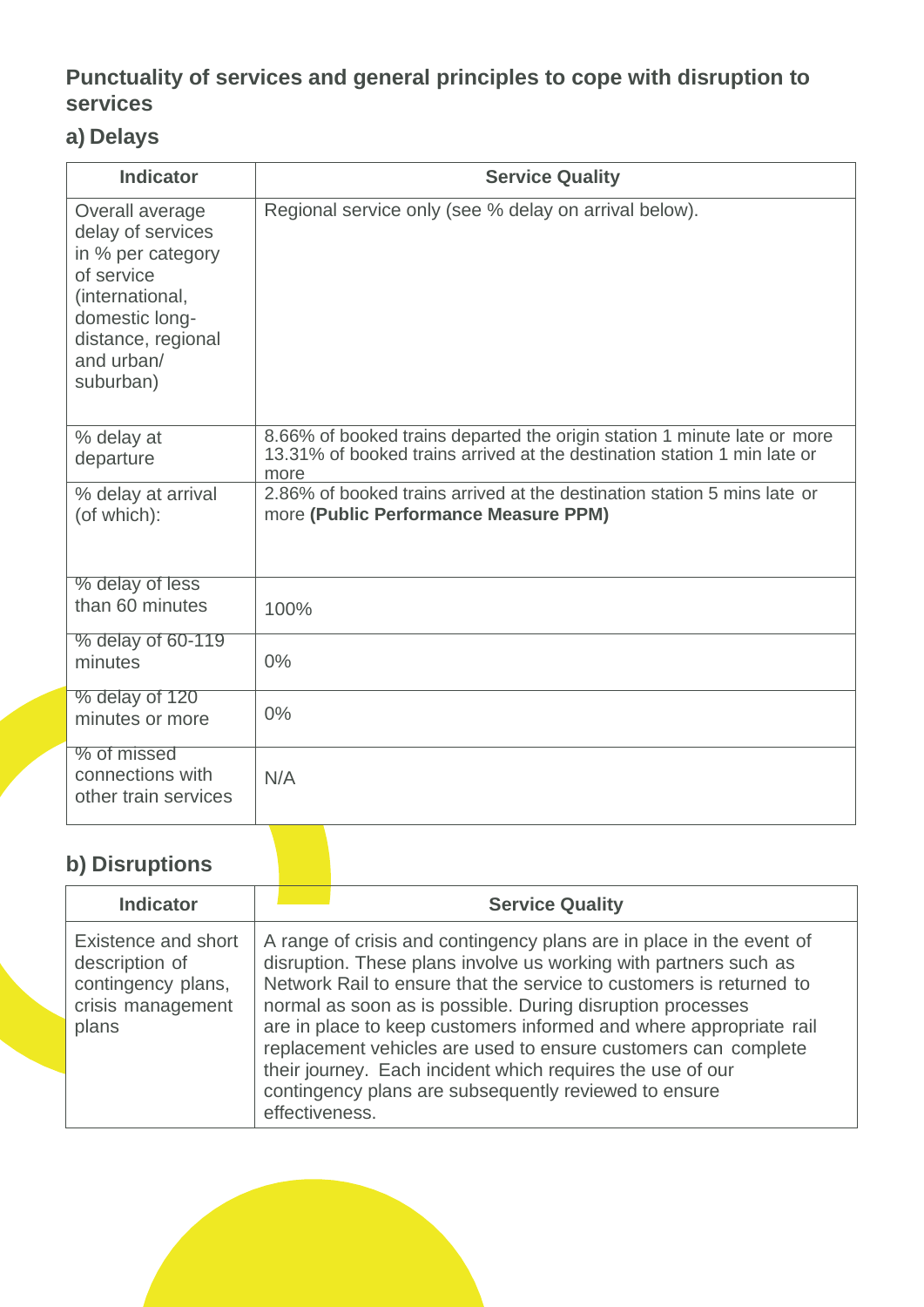#### **Cancellation of services**

| <b>Indicator</b>                                                                                                                                                             | <b>Service Quality</b>        |
|------------------------------------------------------------------------------------------------------------------------------------------------------------------------------|-------------------------------|
| Cancellation of<br>services as part of<br>all services in % per<br>category of service<br>(international,<br>domestic long-<br>distance, regional<br>and urban/<br>suburban) | Regional Service only - 1.60% |

## **Cleanliness of rolling stock and station facilities (air quality in carriages, hygiene of sanitary facilities, etc.)**

| <b>Indicator</b>                                                                             | <b>Service Quality</b>                                                                                                                                                                                                                                                                                                                                                                                                                                                                                                                                                                                                                                                                                                                                                                                                                                                                                                                                                  |
|----------------------------------------------------------------------------------------------|-------------------------------------------------------------------------------------------------------------------------------------------------------------------------------------------------------------------------------------------------------------------------------------------------------------------------------------------------------------------------------------------------------------------------------------------------------------------------------------------------------------------------------------------------------------------------------------------------------------------------------------------------------------------------------------------------------------------------------------------------------------------------------------------------------------------------------------------------------------------------------------------------------------------------------------------------------------------------|
| <b>Cleaning intervals</b>                                                                    | Our train maintainer Stadler have a dedicated team of train<br>presentation operatives working every evening to ensure that the<br>Fleet of Class 507 and 508s are kept to a high standard of<br>cleanliness. The cleaning standards are audited internally via the<br>train maintainer every period, and external audit conducted by<br>Merseyrail are also carried out. Stadler have a system of work<br>which focuses on manual body wash activities which are focused on<br>ensuring the trains maintain a high level of external cleanliness. They<br>focus on a process of cleansing and disinfecting internal train<br>services, and this is further enhanced by Merseyrail's own in service<br>cleaners. Merseyrail's on board cleaning team are deployed to key<br>points on the Merseyrail network to disinfect touch points daily.<br>Merseyrail are also looking at introducing further quality assurance<br>checks to enhance and sustain service quality. |
| <b>Technical</b><br>measurement for air<br>quality (e.g. level of<br>CO <sub>2</sub> in ppm) | Merseyrail trains are electric and do not emit Co2 as a result.                                                                                                                                                                                                                                                                                                                                                                                                                                                                                                                                                                                                                                                                                                                                                                                                                                                                                                         |
| Availability of<br>toilets                                                                   | There are no toilets on Merseyrail trains. Toilets are however<br>available at 51 of our stations. Further information on which stations<br>have toilets including Accessible toilets can be found on our website.                                                                                                                                                                                                                                                                                                                                                                                                                                                                                                                                                                                                                                                                                                                                                      |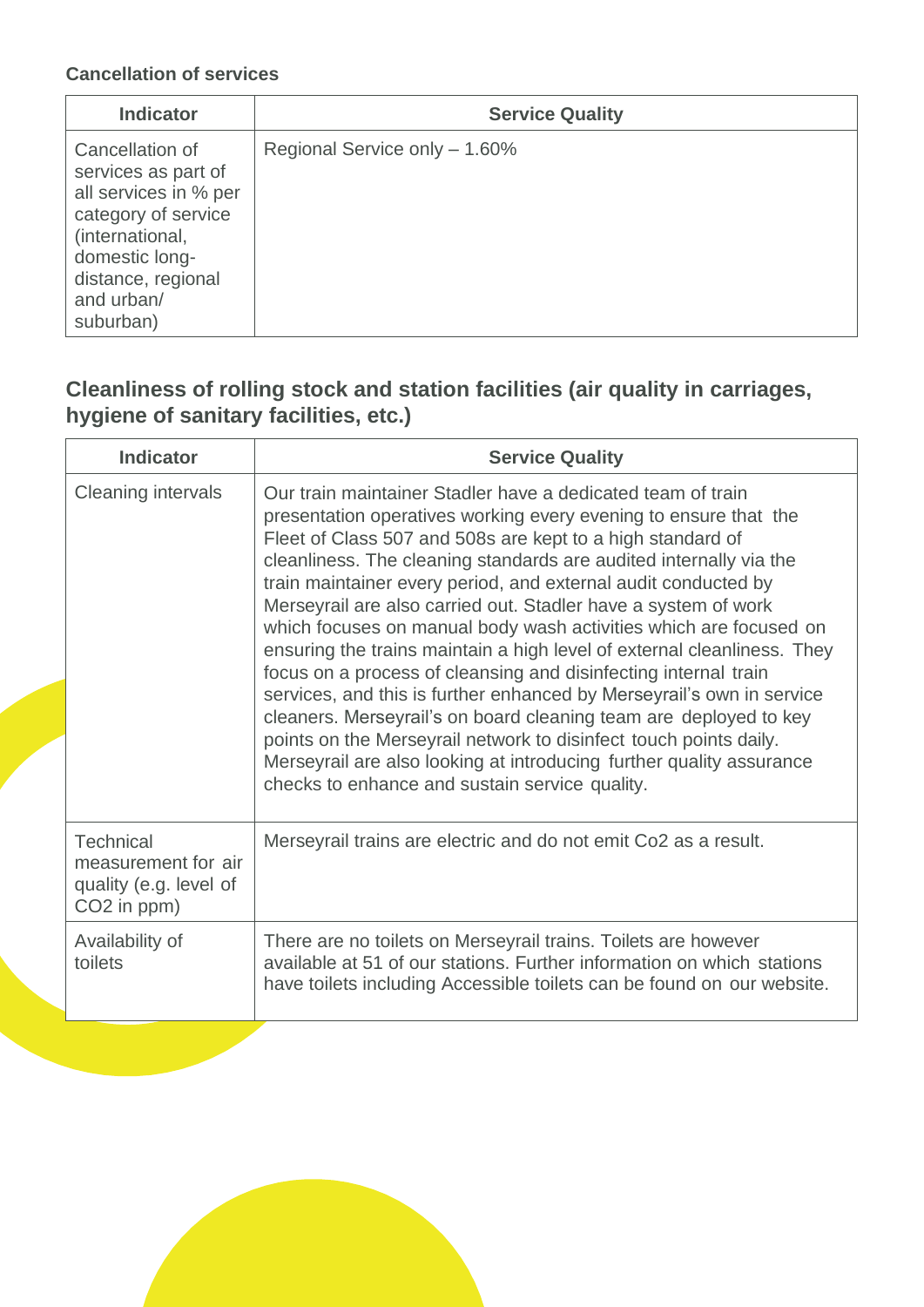## **Customer satisfaction survey**

It should be noted that due to COVID 19 that the National Rail Passenger Survey did not take place as normal during the reporting period. As a result, the industry launched a smaller interim survey known as the National Rail User Survey. The results shown below are from the most recent wave of results received by Merseyrail.

| <b>Indicator</b>                                                         | <b>Service Quality</b>                                                                                            |
|--------------------------------------------------------------------------|-------------------------------------------------------------------------------------------------------------------|
| Punctuality of trains                                                    | 91% (National Rail User Survey Spring 2022)                                                                       |
| Accuracy and availability of<br>information on train times/<br>platforms | 66%* (National Rail User Survey Spring 2022)<br>*Caution should be applied to this measure due to low sample size |
| Consistently good<br>maintenance/excellent                               | 89% (National Rail User Survey Spring 2022)                                                                       |
| High level of security on<br>train/ in station                           | 89% (National Rail User Survey Spring 2022)                                                                       |
| Cleanliness of inside of the<br>train                                    | 87% (National Rail User Survey Spring 2022)                                                                       |
| Provision of useful<br>information throughout the                        | 83% (National Rail User Survey Spring 2022)                                                                       |
| Response times to information<br>requests at stations                    | N/A                                                                                                               |
| Availability of good quality toilets<br>on every train                   | There are no toilets on Merseyrail services due to the<br>nature of our network.                                  |
| Cleanliness and<br>maintenance of stations to a<br>high standard         | 88% (National Rail User Survey Spring 2022)                                                                       |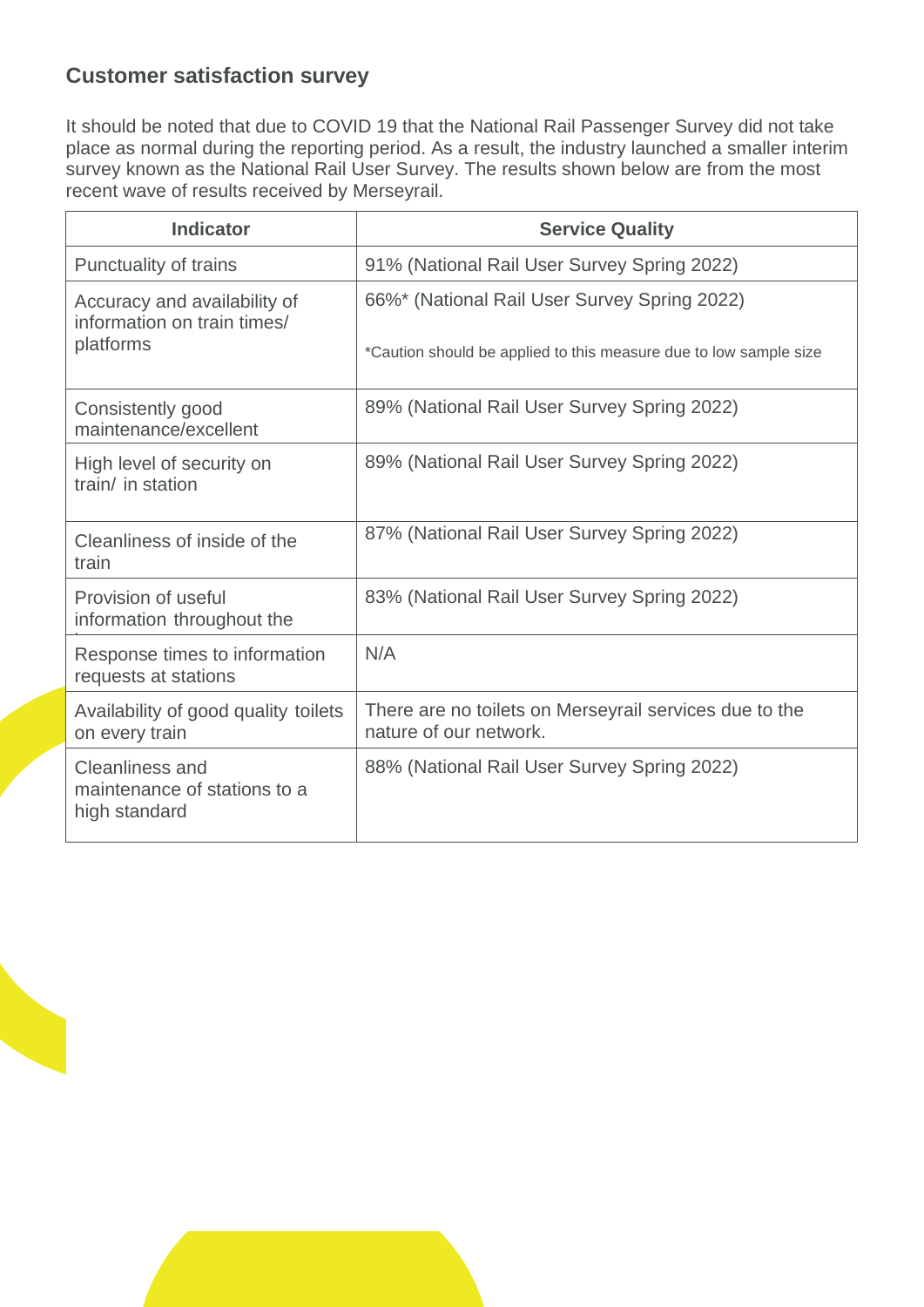| Accessibility of stations and<br>trains | Accessibility of stations varies across the Merseyrail<br>network. Stations are categorised in line with our<br>Accessible Travel Policy. Those with step free access<br>from the entrance to the station to all of the platforms<br>are categorised as 'A'. Those with step free access to<br>some platforms as 'B' and those with no step free<br>access as 'C'. This information is available to<br>customers in advance through our website, the National<br>UK Passenger Assist Service or via our customer<br>relations team. |
|-----------------------------------------|-------------------------------------------------------------------------------------------------------------------------------------------------------------------------------------------------------------------------------------------------------------------------------------------------------------------------------------------------------------------------------------------------------------------------------------------------------------------------------------------------------------------------------------|
|                                         | Where a customer wishes to travel from an inaccessible<br>station and is unable to do so, we will provide a rail<br>replacement taxi to take them to their nearest accessible<br>station, to support their journey. Our trains have a step<br>between the platform staff on arrival at the station and be<br>assisted onto the next available train. We also offer the<br>facility to book this service an hour in advance via our<br>customer relations team.                                                                      |
|                                         | We do however offer a comprehensive turn up and travel<br>service, meaning that customers who need assistance to<br>board can simply make themselves known to staff on<br>arrival at the station and be assisted onto the next<br>available train.                                                                                                                                                                                                                                                                                  |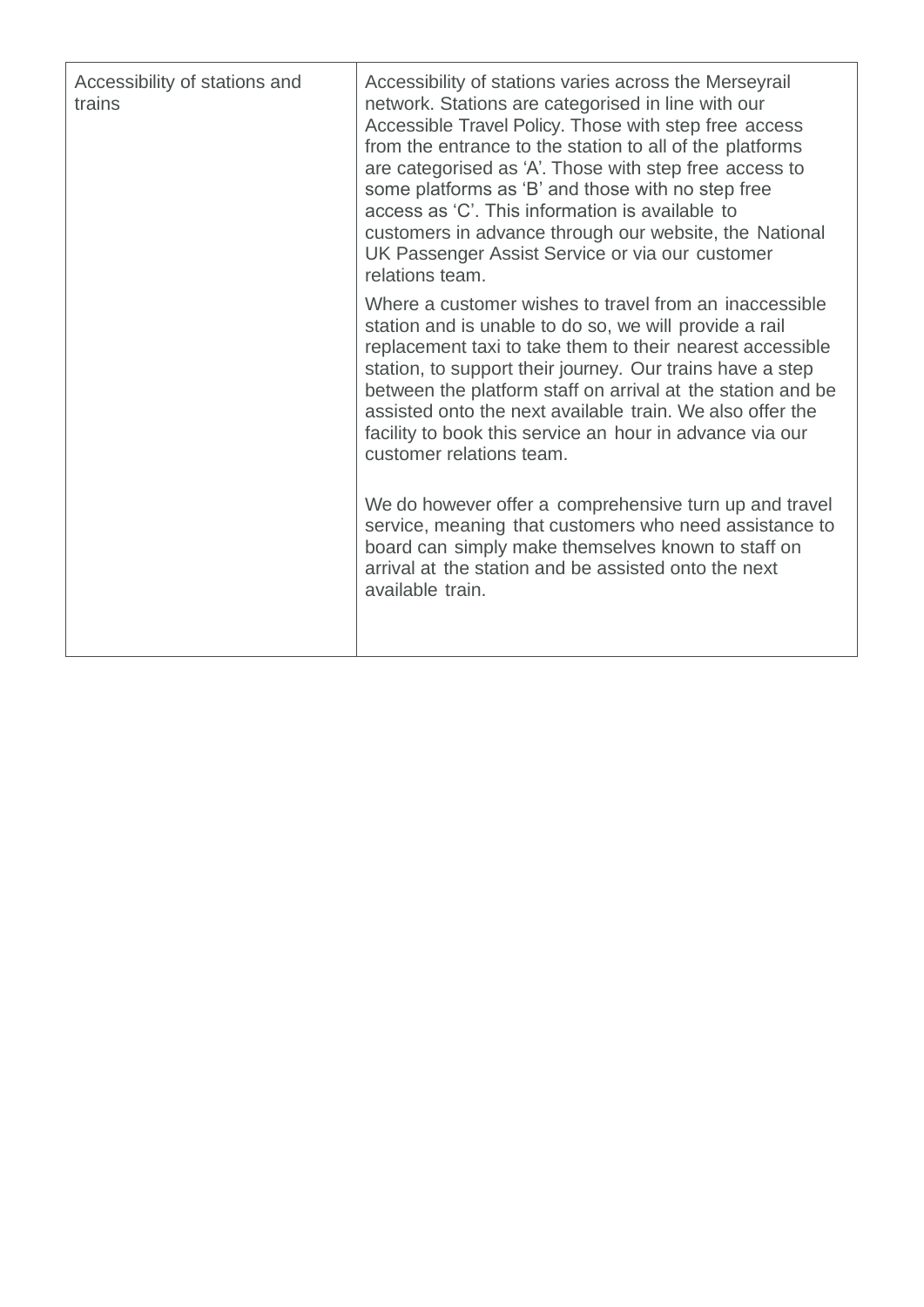| <b>Indicator</b>                                                                 | <b>Service Quality</b>                                                                                                                                                                                                                                                                                                                                                                                                                                                                                                              |
|----------------------------------------------------------------------------------|-------------------------------------------------------------------------------------------------------------------------------------------------------------------------------------------------------------------------------------------------------------------------------------------------------------------------------------------------------------------------------------------------------------------------------------------------------------------------------------------------------------------------------------|
| Assistance provision to disabled<br>persons and persons with<br>reduced mobility | Our station staff will provide assistance at stations<br>including helping with buying a ticket and assisting with<br>boarding and alighting the train. Our staff will telephone<br>through to connecting or destination stations to ensure<br>that customers are met at the other end, this call will<br>include what assistance they need and where they are<br>on the train. If the customer is travelling to an<br>accessible unstaffed station, the station staff will ask the<br>Guard on board to assist them off the train. |

## **Complaint handling refunds and compensation for non-compliance with service quality standards**

| <b>Indicator</b>                          | <b>Service Quality</b>                                                                                                                                                                                                                                                                                                                                                                                                                                                                                                                                                                                                                                                                                                                                                                                                                                                                    |
|-------------------------------------------|-------------------------------------------------------------------------------------------------------------------------------------------------------------------------------------------------------------------------------------------------------------------------------------------------------------------------------------------------------------------------------------------------------------------------------------------------------------------------------------------------------------------------------------------------------------------------------------------------------------------------------------------------------------------------------------------------------------------------------------------------------------------------------------------------------------------------------------------------------------------------------------------|
| Procedure in place                        | We have a robust complaint handling process in place.<br>This is reviewed regularly with our regulator the Office of<br>Road and Rail. A copy can be found on our website.                                                                                                                                                                                                                                                                                                                                                                                                                                                                                                                                                                                                                                                                                                                |
| Number of complaints and<br>outcome       | 1415                                                                                                                                                                                                                                                                                                                                                                                                                                                                                                                                                                                                                                                                                                                                                                                                                                                                                      |
| Categories for complaints                 | • Other Policy                                                                                                                                                                                                                                                                                                                                                                                                                                                                                                                                                                                                                                                                                                                                                                                                                                                                            |
|                                           | <b>Ticket Buying Facilities</b><br>$\bullet$                                                                                                                                                                                                                                                                                                                                                                                                                                                                                                                                                                                                                                                                                                                                                                                                                                              |
|                                           | Sufficient room for all passengers to sit/stand<br>$\bullet$                                                                                                                                                                                                                                                                                                                                                                                                                                                                                                                                                                                                                                                                                                                                                                                                                              |
|                                           | • Punctuality/reliability (i.e., the train arriving/departing<br>on time)                                                                                                                                                                                                                                                                                                                                                                                                                                                                                                                                                                                                                                                                                                                                                                                                                 |
|                                           | • The helpfulness and attitude of other staff (not on<br>train/not at station)                                                                                                                                                                                                                                                                                                                                                                                                                                                                                                                                                                                                                                                                                                                                                                                                            |
| Received complaints                       | 1551                                                                                                                                                                                                                                                                                                                                                                                                                                                                                                                                                                                                                                                                                                                                                                                                                                                                                      |
| Processed complaints                      | 99% within 20 days                                                                                                                                                                                                                                                                                                                                                                                                                                                                                                                                                                                                                                                                                                                                                                                                                                                                        |
| Average response times                    | 11.1 days                                                                                                                                                                                                                                                                                                                                                                                                                                                                                                                                                                                                                                                                                                                                                                                                                                                                                 |
| Possible improvement action<br>undertaken | We review our top 5 complaint categories annually and<br>act to continually improve the service we offer. This<br>year has seen a split focus between helping our<br>customer understand what was expected of them and<br>from us during the COVID-19 pandemic and a focus on<br>complaints about our local railway byelaws. As part of<br>this, this year we have proactively begun to engage<br>with young people alongside the Railway Ombudsman,<br>so help raise awareness of local regulations and to help<br>shape the travel behaviors of the next generation of<br>passengers. We also regularly share comments and<br>complaints from staff within our management team,<br>who work across the business to help reduce<br>complaints about staff conduct and availability. This<br>year saw front line staff receive targets as part of our<br>commitment to reduce complaints. |